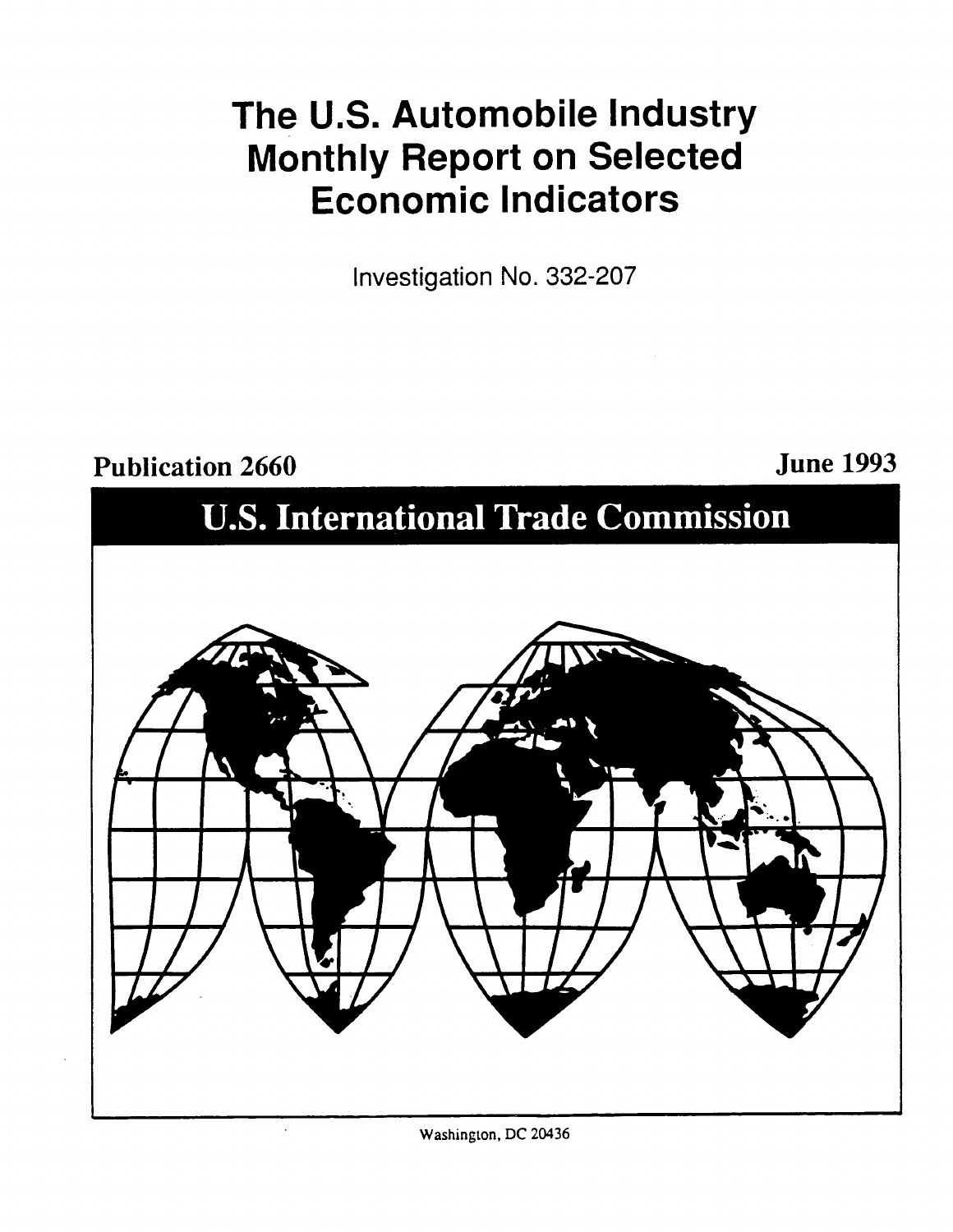## **U.S. International Trade Commission**

## **COMMISSIONERS**

Don **E.** Newquist, Chairman Peter **S.** Watson, Vice Chairman David B. Rohr Anne **E.** Brunsdale Carol T. Crawford Janet **A.** Nuzum

> Robert **A.** Rogowsky Director of Operations

Vern Simpson Director of Industries

*This report was prepared principally by*

Kim Oliver-Parker

Machinery and Transportation Division

Address all communications to Secretary to the Commission United States International Trade Commission Washington, **DC** 20436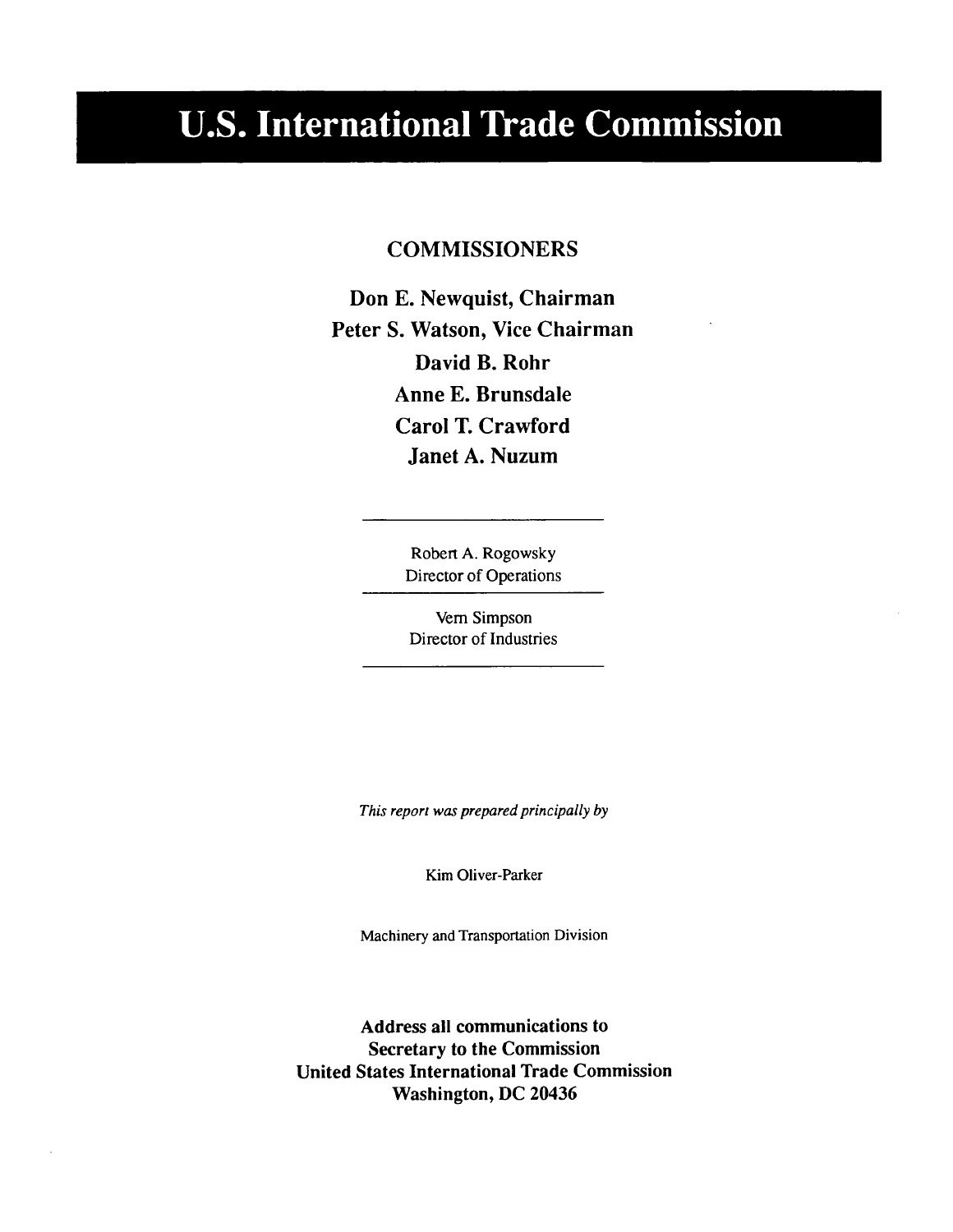## **CONTENTS**

÷,

 $\bar{\beta}$ 

## Tables

Page

 $\overline{a}$ 

 $\bar{\mathcal{L}}$ 

| 1. | New passenger automobiles: U.S. retail sales of domestic        |     |
|----|-----------------------------------------------------------------|-----|
|    | production, production, inventory, days' supply, and            |     |
|    | employment, by specified periods, June 1991-May 1993 1          |     |
| 2. | New passenger automobiles: U.S. imports, by principal sources   |     |
|    |                                                                 |     |
| 3. | Lightweight automobile trucks and bodies and cab/chassis for    |     |
|    | lightweight automobile trucks: U.S. imports, by principal       |     |
|    |                                                                 |     |
|    | sources and by specified periods, May 1991-April 1993 3         |     |
| 4. | New passenger automobiles: U.S. exports of domestic             |     |
|    | merchandise, by principal markets and by specified periods,     |     |
|    |                                                                 | 4   |
| 5. | Lightweight automobile trucks and bodies and cab/chassis for    |     |
|    | lightweight automobile trucks: U.S. exports of domestic         |     |
|    | merchandise, by principal markets and by specified periods,     |     |
|    |                                                                 |     |
|    |                                                                 |     |
| 6. | New passenger automobiles: Sales of domestic and imported       |     |
|    | passenger automobiles and sales of imported passenger           |     |
|    | automobiles as a percent of total U.S. sales, by specified      |     |
|    |                                                                 | - 6 |
| 7. | New passenger automobiles: Price indexes, by specified periods, |     |
|    |                                                                 | - 6 |
| 8. | New passenger automobiles: Retail price changes in the U.S.     |     |
|    |                                                                 |     |
|    |                                                                 |     |
| 9. | Manufacturers' suggested retail prices of selected U.S. and     |     |
|    | Japanese automobiles, April 1981-June 1993 8                    |     |

i

 $\bar{\lambda}$ 

 $\sim 1$ 

 $\ddot{\phantom{a}}$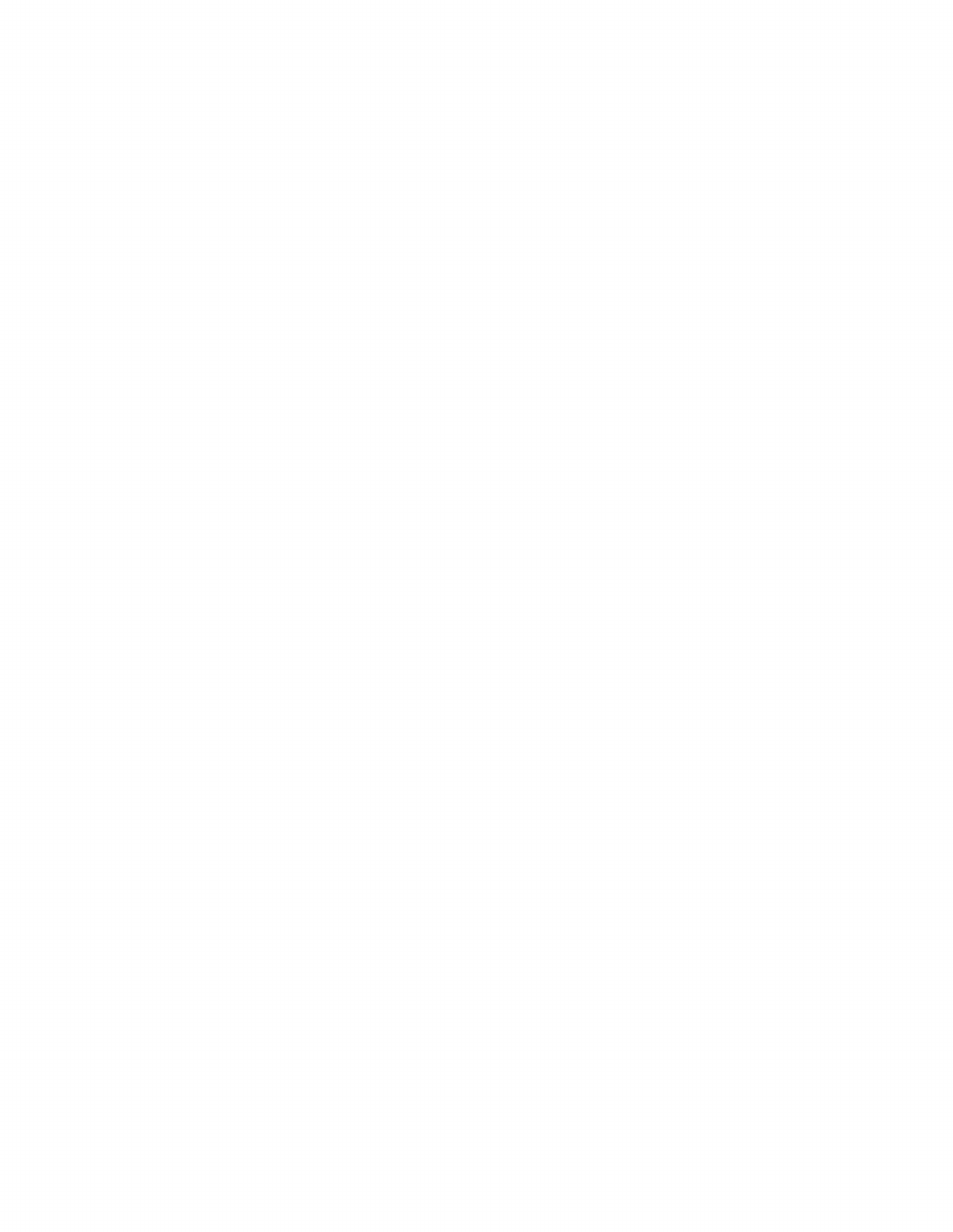New passenger automobiles: **U.S.** retail sales of domestic production, production, inventory, days' supply, and employment, **by** specified periods, June 1991-May **1993**

|                            | 1992-93          |             |                        | $1991 - 92$      |                        |
|----------------------------|------------------|-------------|------------------------|------------------|------------------------|
| Item                       | Apr.<br>1993     | May<br>1993 | June 1992-<br>May 1993 | May<br>1992      | June 1991-<br>May 1992 |
| Retail sales of domes-     |                  |             |                        |                  |                        |
| tic production             | 601              | 633         | 6,363                  | 561              | 6,560                  |
| Production                 | 540              | 547         | 5,787                  | 546              | 6,515                  |
| Inventory                  | 1,449            | 1,433       | $^{(1)}$               | 1,313            | $^{(1)}$               |
| Days' ${\rm supp1y^2}$     | 65               | 57          | $(^1)$                 | 61               | $^{(1)}$               |
| $Emplogment:$ <sup>3</sup> |                  |             |                        |                  |                        |
| Total employees            | 813 <sup>4</sup> | 8155        | $^{(1)}$               | 825 <sup>6</sup> | $^{(1)}$               |
| Production workers         | 6264             | 6285        | (1)                    | 629 <sup>6</sup> | (1)                    |

(In thousands of units: thousands of employees)

**1** Not applicable.

**<sup>2</sup>**Days' supply is an average for each class size which is determined **by** the previous month's retail sales.

**3** Employment data are for SIC **371** (motor vehicles and motor vehicle equipment).

4 Data are for March **1992,** revised.

**5** Data are for April **1993.**

**6** Data are for April **1992.**

Source: Production, retail sales, days' supply, and inventory, Automotive News; and employment, **U.S.** Department of Labor.

Note.--Because of rounding, figures may not add to the totals shown. Market classifications discontinued because of the unavailability of data.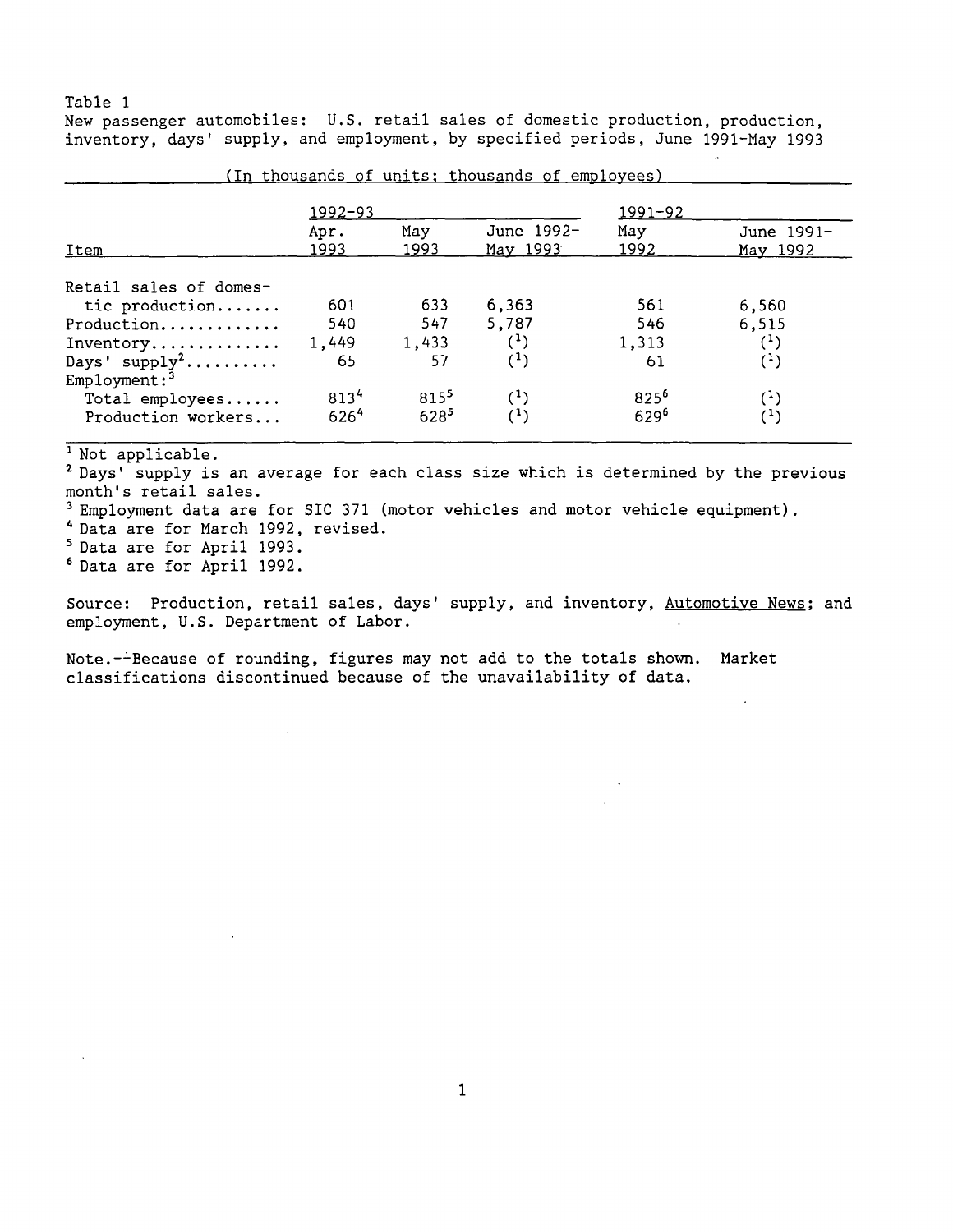#### Table 2 New passenger automobiles: **U.S.** imports, **by** principal sources and **by** specified periods, May 1991-April **19931**

| 1992-93<br>Mar.<br>May 1992-<br>Apr.              | 1991-92<br>May 1991-<br>Apr. |
|---------------------------------------------------|------------------------------|
|                                                   |                              |
| 1993<br>1993<br>Source<br><u> Apr. 1993 </u>      | 1992<br>Apr. 1992            |
|                                                   | Quantity (units)             |
|                                                   |                              |
| 156,866<br>152,027<br>Japan<br>1,664,373          | 125,173<br>1,727,868         |
| Canada<br>139,752<br>140,735<br>1,268,603         | 115,145<br>1,248,065         |
| Germany<br>18,059<br>14,573<br>215,232            | 22,317<br>175,733            |
| Korea, South<br>12,609<br>11,292<br>139,444       | 11,690<br>164,925            |
| 5,644<br>Sweden<br>7,260<br>72,317                | 8,231<br>64,506              |
| 24,508<br>Mexico<br>16,285<br>254,674             | 23,357<br>261,001            |
| Yugoslavia<br>$\Omega$<br>0                       | 0<br>0<br>965                |
| United Kingdom<br>1,836<br>1,423<br>13,990        | 823<br>11,486                |
| Italy<br>101<br>49<br>1,648                       | 62<br>1,596                  |
| 14<br>France<br>1                                 | 7<br>39<br>471               |
| $\Omega$<br>1,602<br>$Brazil$<br>10,710           | 1,630<br>7,442               |
| 3,083<br>All other<br>4,206<br>35,659             | 1,990<br>34.555              |
| $Total$<br>355,805<br>356,112<br><u>3,676,700</u> | 310,432<br><u>3,698,620</u>  |
|                                                   |                              |
|                                                   | Value (1,000 dollars)        |
| 2,041,045<br>1,994,230<br>20,916,262<br>Japan     | 1,606,741<br>20,471,516      |
| 1,699,186<br>Canada<br>1,723,042<br>15,496,469    | 1,307,858<br>14,689,552      |
| 491,750<br>417,343<br>6,065,891<br>Germany        | 593,146<br>4,813,807         |
| Korea, South<br>76,232<br>68,057<br>781,803       | 68,153<br>930,961            |
| 137,297<br>Sweden<br>110,668<br>1,354,166         | 151,482<br>1,183,231         |
| 170,247<br>249,354<br>Mexico<br>2,460,132         | 239,273<br>2,715,497         |
| Yugoslavia<br>0<br>$\Omega$                       | 0<br>0<br>2,316              |
| United Kingdom<br>70,120<br>51,391<br>516,601     | 30,212<br>404,419            |
| 5,062<br>5,260<br>50,769<br>Italy                 | 4,889<br>120,358             |
| 97<br>135<br>France                               | 509<br>101<br>5,944          |
| $\Omega$<br>11,433<br>73,541<br>$Brazil$          | 10,729<br>47,182             |
| 63.564<br>80.745<br>All other<br>567.714          | 27,408<br>419,734            |
| 4,754,600<br>4,711,658<br>$Total$<br>48,283,966   | 4,040,281<br>45,804,580      |

1 Data include imports into Puerto Rico; data do not include automobiles assembled in **U.S.** foreign trade zones.

Source: Compiled from official statistics of the **U.S.** Department of Commerce.

Note.--Because of rounding, figures may not add to the totals shown.

÷.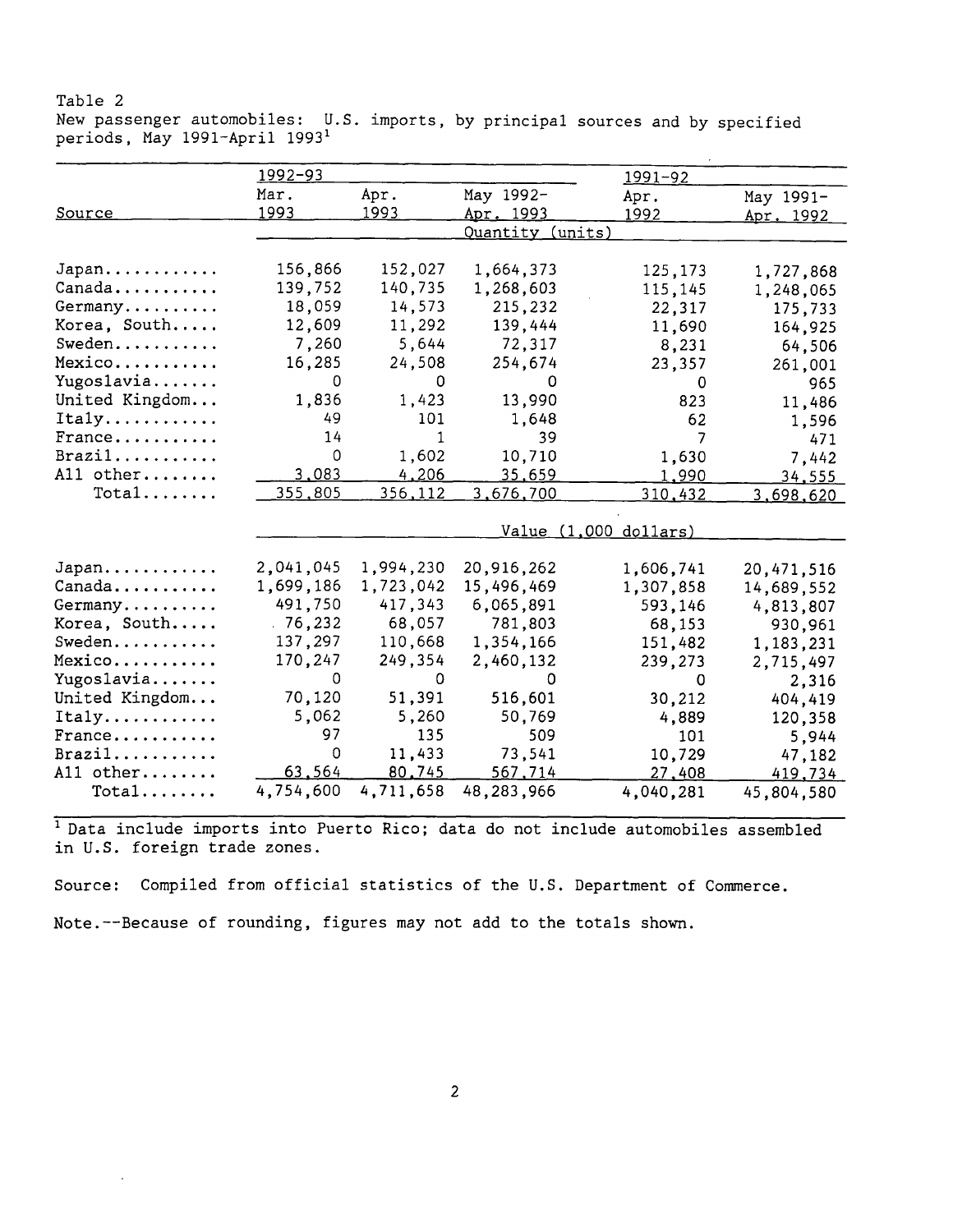Table **3** Lightweight automobile trucks<sup>1</sup> and bodies and cab/chassis for lightweight automobile trucks: **U.S.** imports, **by** principal sources and **by** specified periods, May 1991-April **19932**

|           | $1992 - 93$ |         |                       | $1991 - 92$        |           |
|-----------|-------------|---------|-----------------------|--------------------|-----------|
|           | Mar.        | Apr.    | May 1992-             | Apr.               | May 1991- |
| Source    | 1993        | 1993    | Apr. 1993             | 1992               | Apr. 1992 |
|           |             |         | Quantity              | $(\text{units})^3$ |           |
| Japan     | 14,175      | 11,778  | 152,251               | 14,985             | 257,803   |
| Canada    | 50,618      | 49,552  | 508,360               | 42,546             | 455,415   |
| Mexico    | 3,374       | 2,708   | 29,890                | 1,598              | 17,525    |
| All other | 4           | 103     | 154                   | 4                  | 73        |
| $Total$   | 68,171      | 64,141  | 690,655               | 59,133             | 703,816   |
|           |             |         | Value (1,000 dollars) |                    |           |
| Japan     | 117,461     | 93,996  | 1,189,911             | 99,026             | 1,617,782 |
| Canada    | 672,642     | 641,667 | 6,745,411             | 549,877            | 6,214,152 |
| Mexico    | 63,444      | 50,540  | 544.040               | 28,309             | 306,469   |
| All other | 3,798       | 5,911   | 27,769                | 2,639              | 19,455    |
| $Total$   | 857,345     | 792.114 | 8,507,131             | 679,852            | 8,157,858 |

**'** Defined as not over **10,000** pounds gvw.

Partially estimated, all data include imports into Puerto Rico.

**3** Quantity data include complete trucks and cab/chassis, but exclude bodies.

Source: Compiled from official statistics of the **U.S.** Department of Commerce, except as noted.

Note.--Because of rounding, figures may not add to the totals shown.

 $\sim$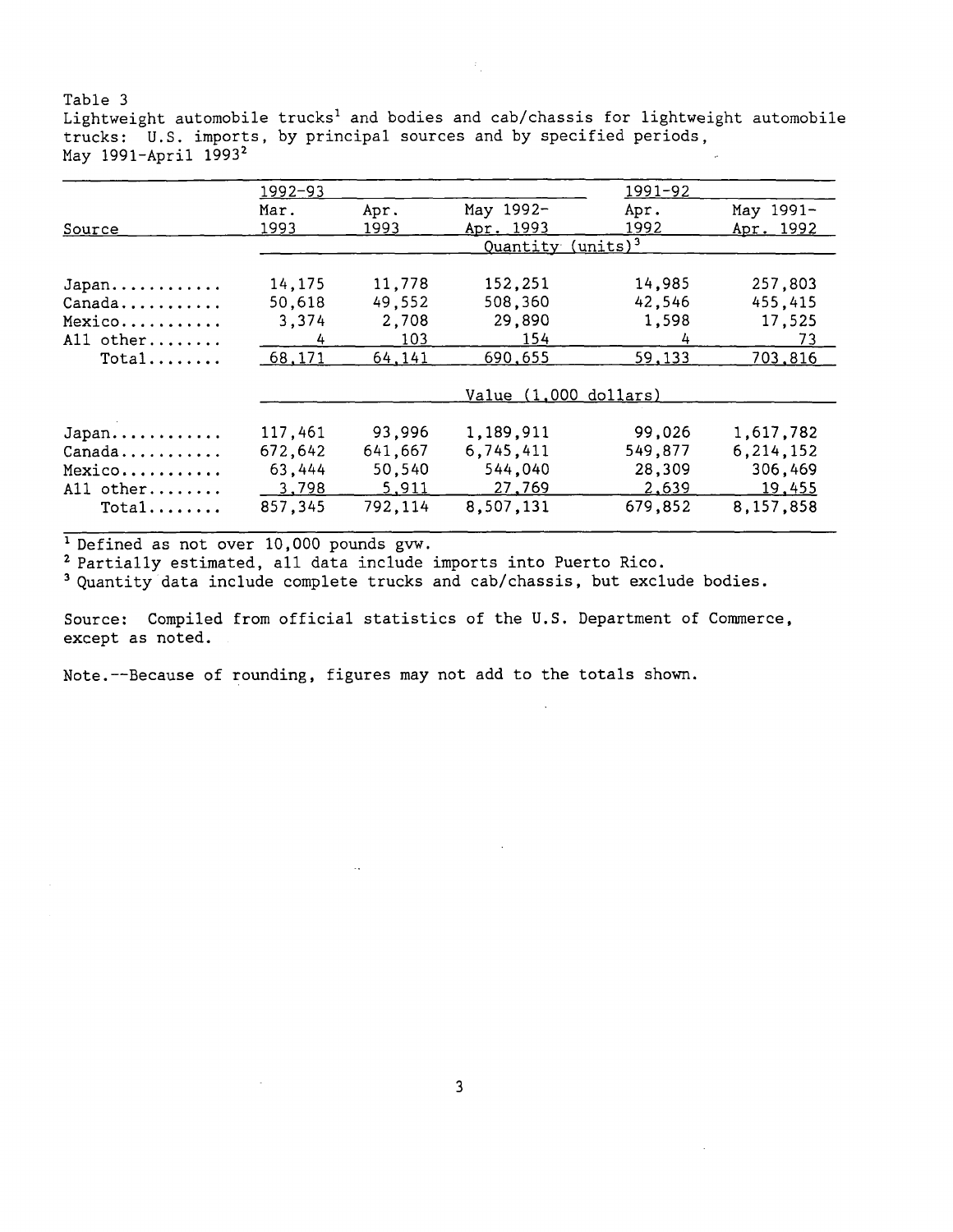New passenger automobiles: **U.S.** exports of domestic merchandise, **by** principal markets and **by** specified periods, May 1991-April **1993**

|                | $1992 - 93$  |              |                        | $1991 - 92$             |                        |
|----------------|--------------|--------------|------------------------|-------------------------|------------------------|
| Market         | Mar.<br>1993 | Apr.<br>1993 | May 1992-<br>Apr. 1993 | Apr.<br>1992            | May 1991-<br>Apr. 1992 |
|                |              |              | Quantity (units)       |                         |                        |
| Canada         | 47,098       | 51,952       | 479,184                | 46,800                  | 465, 195               |
| Japan          | 6,926        | 5,265        | 51,139                 | 3,003<br>$\blacksquare$ | 27,108                 |
| All other      | 34,161       | 30,746       | 348,658                | 30,547                  | 270,150                |
| $Total \ldots$ | 89,098       | 88,546       | 883,474                | 80,389                  | 762,583                |
|                |              |              |                        | $Value(1,000$ dollars)  |                        |
| Canada         | 604,925      | 673,259      | 6,282,639              | 594,905                 | 5,922,091              |
| Japan          | 113,832      | 87,518       | 856,427                | 50,652                  | 484,572                |
| All other      | 591,256      | 495.343      | 5,345,301              | 458,816                 | 3,892,855              |
| $Total$        | 1,324,640    | 1,265,925    | 12,550,903             | 1,105,000               | 10,301,474             |

Source: Compiled from official statistics of the **U.S.** Department of Commerce.

Note.--Because of rounding, figures may not add to the totals shown.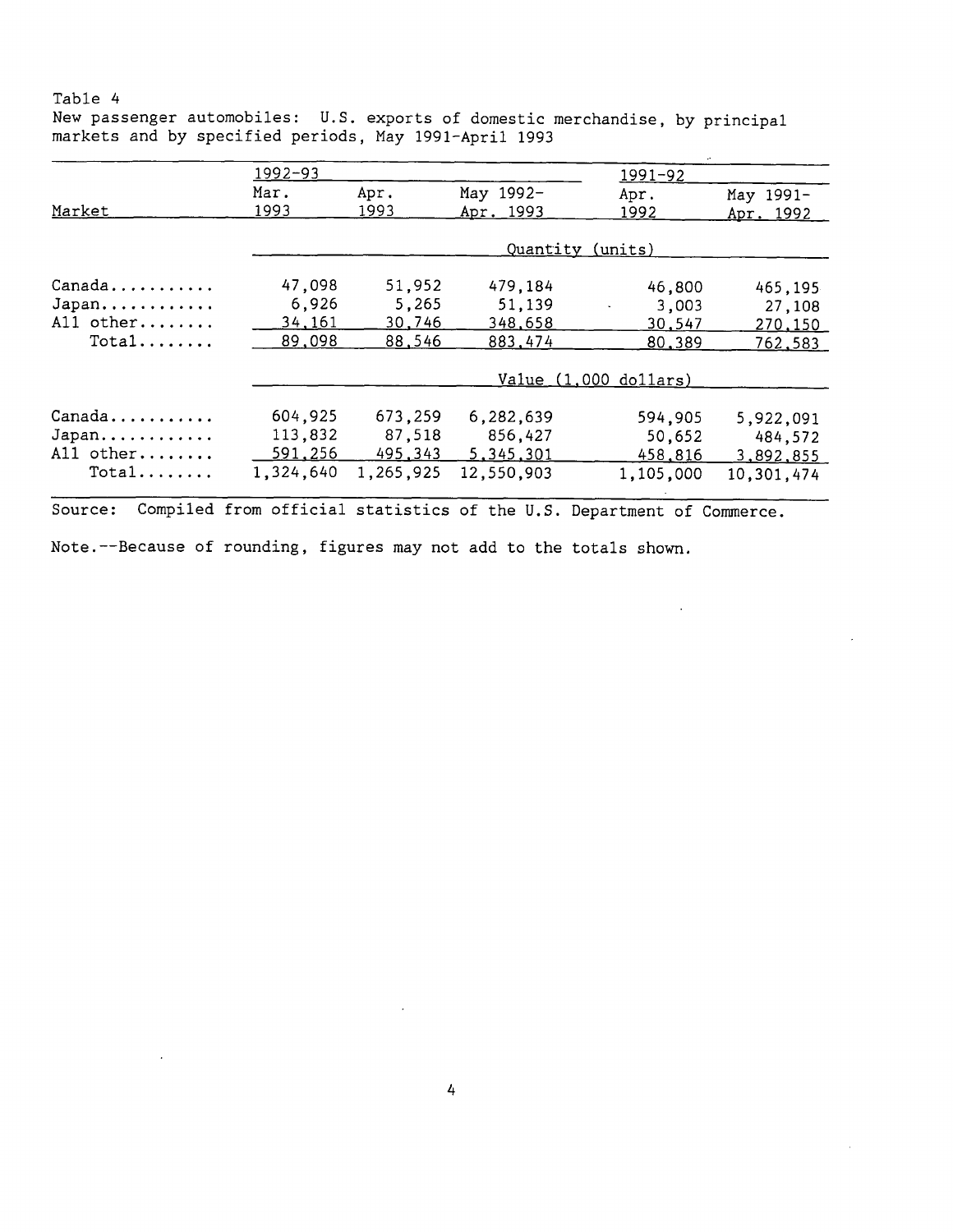Lightweight automobile trucks<sup>1</sup> and bodies and cab/chassis for lightweight automobile trucks: **U.S.** exports of domestic merchandise, **by** principal markets and **by** specified periods, May 1991-April **19932**

 $\sim$   $\sim$ 

|                     | 1992-93           |                   |                               | $1991 - 92$           |                        |
|---------------------|-------------------|-------------------|-------------------------------|-----------------------|------------------------|
| Market              | Mar.<br>1993      | Apr.<br>1993      | May 1992-<br>Apr. 1993        | Apr.<br><u> 1992 </u> | May 1991-<br>Apr. 1992 |
|                     |                   |                   | Quantity (units) <sup>3</sup> |                       |                        |
| Canada<br>All other | 9,981<br>3,374    | 12,270<br>3,142   | 111,963<br>34,058             | 10,856<br>4,008       | 118,359<br>45,341      |
| $Total$             | 13,361            | 15,415            | 146,076                       | 14,870                | 163,706                |
|                     |                   |                   | Value $(1,000$ dollars)       |                       |                        |
| Canada<br>All other | 121,377<br>49.919 | 148,296<br>47,851 | 1,357,397<br>497,604          | 130,515<br>121,926    | 1,552,740<br>560,047   |
| $Total$             | 171,433           | 196,190           | 1,855,902                     | 252,515               | 2,112,862              |

**1** Defined as not over **10,000** pounds gvw.

 $\sim$ 

**2** Partially estimated.

 $\Delta \sim 10^7$ 

**3** Quantity data include complete trucks and cab/chassis, but exclude bodies.

Source: Compiled from official statistics of the **U.S.** Department of Commerce, except as noted.

Note.--Because of rounding, figures may not add to the totals shown.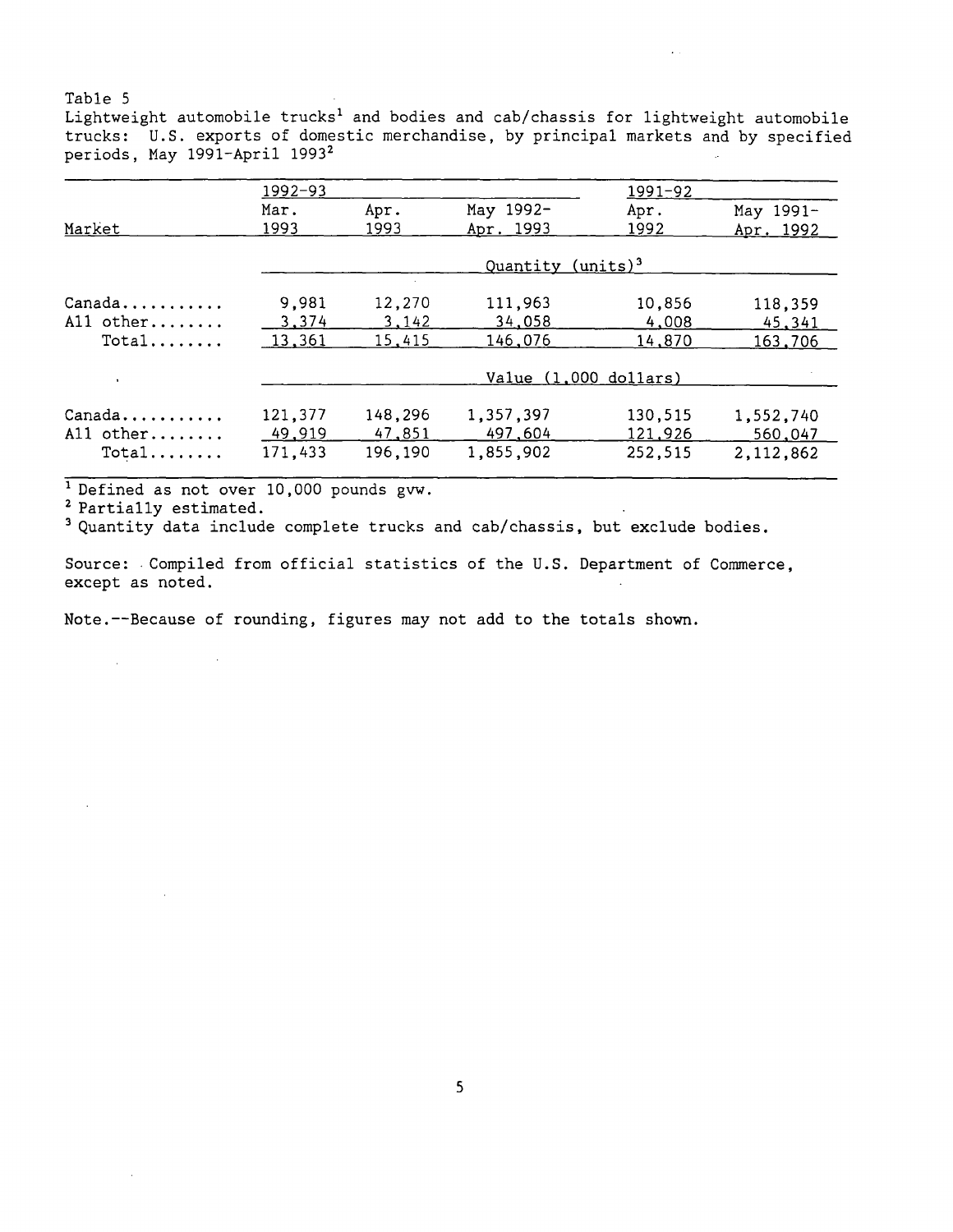New passenger automobiles: Sales of domestic and imported passenger automobiles and sales of impoited passenger automobiles as a percent of total **U.S.** sales, **by** specified periods, **<sup>1992</sup>** and **1993**

|             | Sales of-                |         |                          |         |                           |           |             | Ratio of import |
|-------------|--------------------------|---------|--------------------------|---------|---------------------------|-----------|-------------|-----------------|
|             | Domestic                 |         | Imported                 |         | Total U.S.                |           |             | sales to total  |
|             | automobiles <sup>1</sup> |         | automobiles <sup>2</sup> |         | $subsales$ <sup>1.2</sup> |           | subs        |                 |
| Period      | 1993                     | 1992    | 1993                     | 1992    | 1993                      | 1992      | 1993        | 1992            |
|             |                          |         | Quantity                 | (units) |                           |           | --Percent-- |                 |
| January     | 430,255                  | 413,605 | 131.070                  | 146.499 | 561,325                   | 560,104   | 23.4        | 26.2            |
| February    | 460.918                  | 492,454 | 132,480                  | 158,530 | 593,398                   | 650.984   | 22.3        | 24.4            |
| Jan.-Feb    | 891, 173                 | 905,872 | 263,550                  | 305,029 | 1.154.723                 | 1,210,901 | 22.8        | 25.2            |
| March       | 574.756                  | 536.932 | 160.224                  | 186.483 | 734,980                   | 723.415   | 21.8        | 25.8            |
| $Jan.-Mar$  | 1,465,929 1,442,804      |         | 423.773                  | 494,050 | 1.889.702                 | 1.936.854 | 22.4        | 25.5            |
| Aril        | 600.634                  | 540.689 | 168.114                  | 177.426 | 768.748                   | 718.115   | 21.9        | 24.7            |
| $Jan.-Apr$  | 2,066,568 1,983.493      |         | 591,888                  | 671.482 | 2,658,456                 | 2.647.099 | 22.3        | 25.4            |
| May         | 633.490                  | 560.768 | 178,655                  | 174.334 | 812,145                   | 735,102   | 21.9        | 23.7            |
| $May.-June$ | 2,701,560 2,544,261      |         | 770.499                  | 845,779 | 3,472,059                 | 3,390,040 | 22.1        | 24.9            |
|             |                          |         |                          |         |                           |           |             |                 |

**1/** Domestic automobile sales include **U.S.-,** Canadian- and Mexican-built automobiles sold in the United States.

2/ Does not include automobiles imported from Canada and Mexico.

Source: Automotive News.

Table **7** New passenger automobiles: Price indexes, **by** specified periods, **1992** and **19931**

|                                      | 1992-93      |             |                   | 1992-93     |             |                   |
|--------------------------------------|--------------|-------------|-------------------|-------------|-------------|-------------------|
| Item                                 | Apr.<br>1993 | May<br>1993 | Percent<br>change | May<br>1992 | May<br>1993 | Percent<br>change |
| Consumer Price<br>Index:             |              |             |                   |             |             |                   |
| Unadjusted<br>Seasonally             | 131.1        | 132.4       | $+1.0$            | 128.4       | 132.4       | $+3.1$            |
| adjusted<br>Producer Price<br>Index: | 130.7        | 132.2       | $+1.2$            | 128.0       | 132.2       | $+3.3$            |
| Unadjusted<br>Seasonally             | 129.8        | 129.3       | $-0.4$            | 126.8       | 129.3       | $+2.0$            |
| adjusted                             | 130.5        | 129.7       | $-0.6$            | 127.3       | 129.7       | $+1.9$            |

 $\frac{1}{1}$  Consumer price index,  $1982-1984 = 100$ . Producer price index,  $1982 = 100$ .

l,

Source: **U.S.** Department of Labor.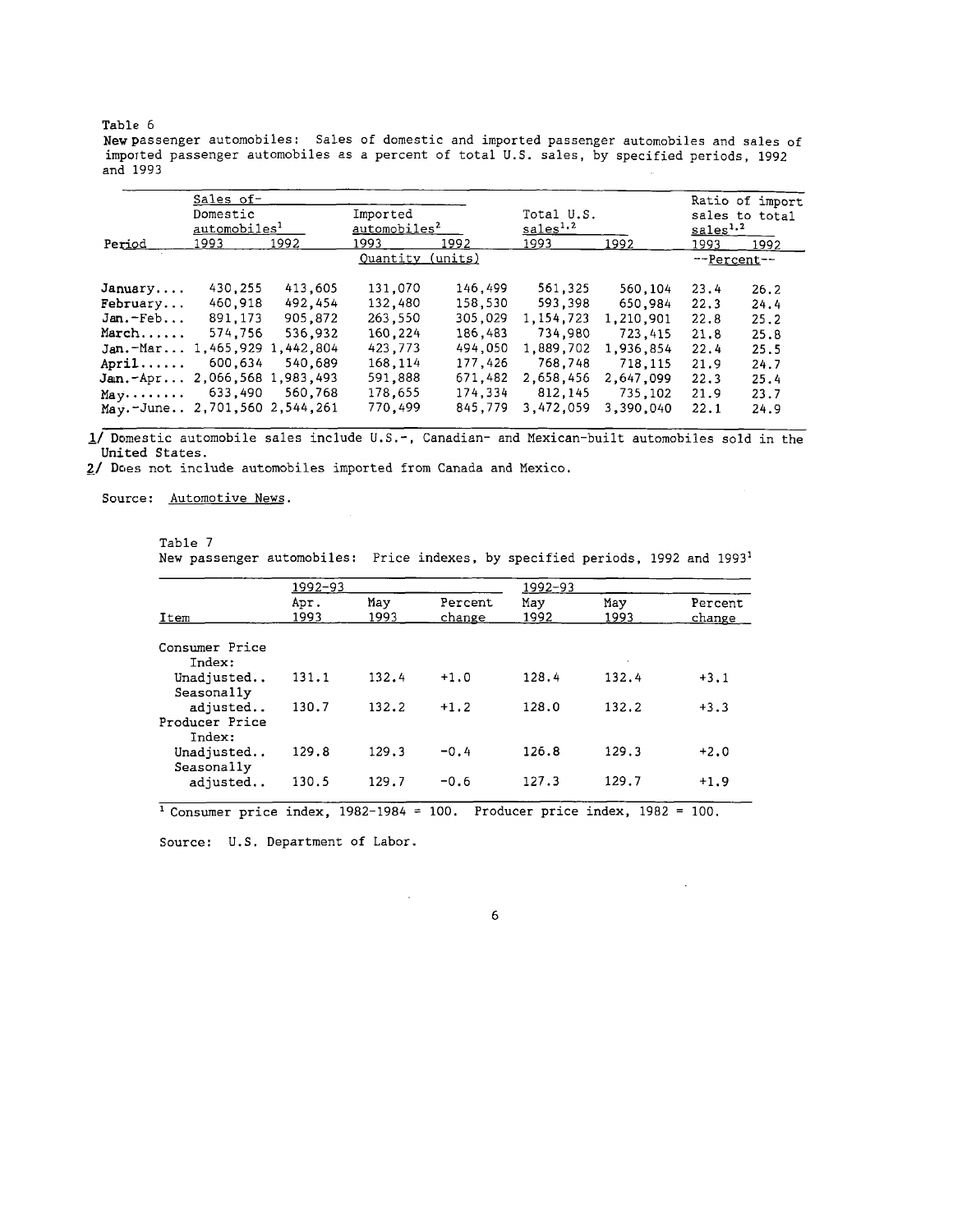Table **8** New passenger automobiles: Retail price changes in the **U.S.** market during May **19931**

|                     | Retail price changes                  |
|---------------------|---------------------------------------|
| Country source/make | <u>May 1993 <math>(+ or -)</math></u> |
|                     |                                       |
| U.S. producers:     |                                       |
| General Motors      | No change.                            |
| Ford                | No change.                            |
| Chrysler            | No change.                            |
| Japanese producers: |                                       |
| Toyota Motors       | No change.                            |
| Mazda               | No change.                            |
| Honda               | No change.                            |
| $Subaru$            | No change.                            |
| European producers: |                                       |
| Volkswagen          | No change.                            |
|                     | No change.                            |
|                     | No change.                            |
| Porsche             | No change.                            |
| Mercedes-Benz       | No change.                            |
| Korean producer:    |                                       |
| Hyundai             | No change.                            |
|                     |                                       |

**'** Average retail price change for all models.

Source: Automotive News, May **1993.**